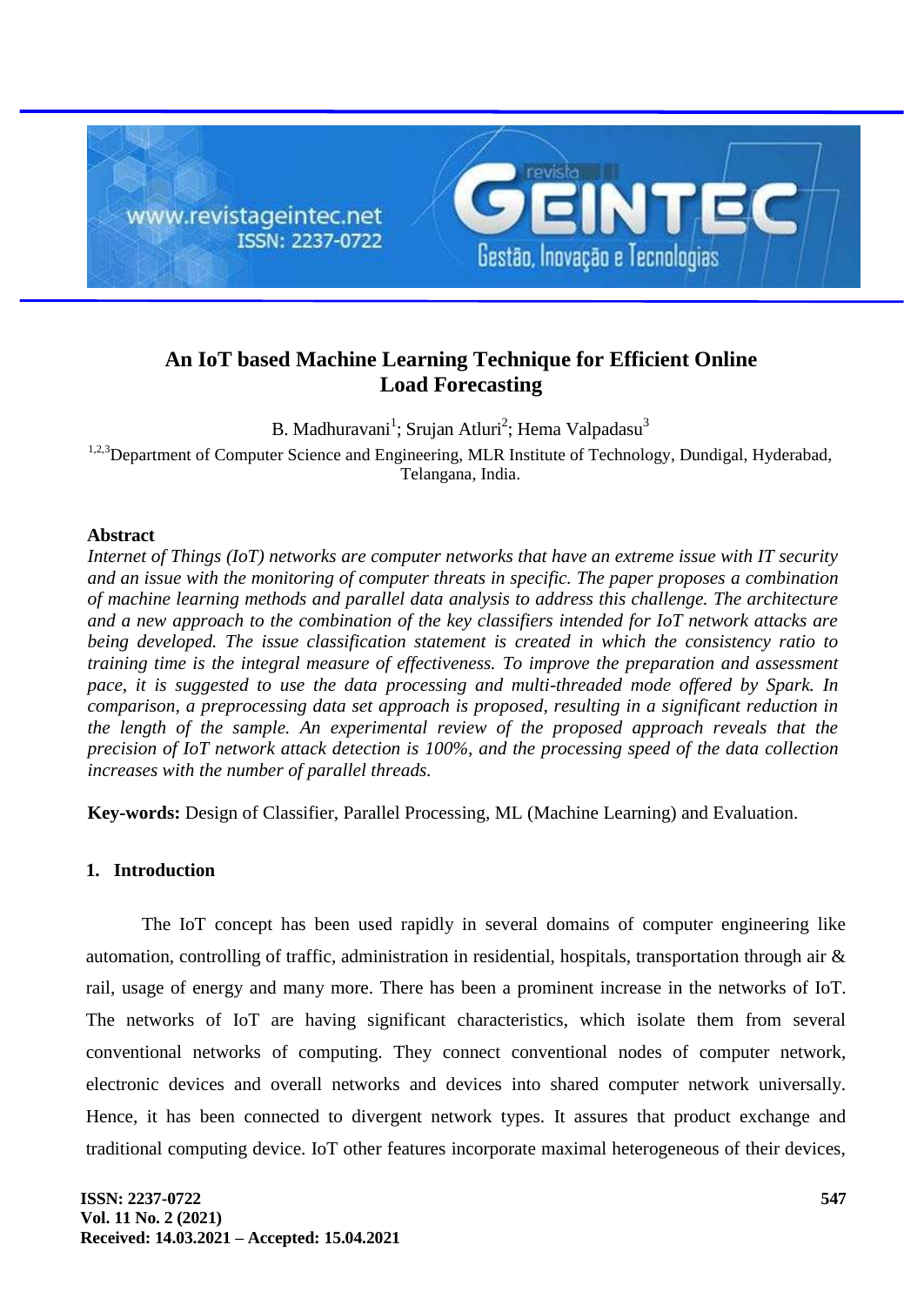logical architecture, geographic dissemination and intricate physical architecture with several points of interface, minimal computation abilities of node and maximal volumes of transmission and flow of data. The IoT network features have acute in their security. Also, usage of assured information resources that are enough for traditional computer-networks in IoT has become inefficient. Moreover, significant aspects are confined imperfection and processing power in the implementation of IoT and elongated periods, where protection implementations have been advanced.

The existing IoT networks protection has been one of prominent rules in order to enhance the security in-service technologies currently. The bugs in software and earlier fixing produces the threat for abnormal conduct on computers of IoT. It has been recommended that updated and effective models as in [3] is to counter measure and identify such attacks have been required desperately.

The ML strategies usage has been well-recognized advanced models to identify malicious attacks and events inside networks of computer.

The contribution of the article as follows:

- It offers a brief review on problem relevant to integrated usage of ML models and data processing concurrently in order to identify attacks.
- The framework of a system, which allows anomalous activities has been noticed on devices of IoT relying on recommended solution. When compared to classificatory combination model, the weighted classification mixture at final phase of curriculum enables the probability of training the classifiers and enhanced the performance of accuracy.
- The examination explored in this article intents to evaluate the rate of accuracy from binary attack point of view on networks of IoT depending on prediction of definite possible aggressions class. Ultimately, conclusions have been done on probabilities of recommended model for further enhancement depending on attained data interpretation.

# **2. Related Work**

The usage of ML as well as data technology simultaneously in research domain has been extensively spread all over the world. Regardless of confined amount of contribution conducted in IoT architecture [1] for addressing the intricacies of data processing concurrent architectures for instance, MPI, Hadoop.

The platform DryadLINQ has been considered as a Microsoft platform, which offers distributed as well as parallel software formation tools as in [2]. The implementation utilizes definite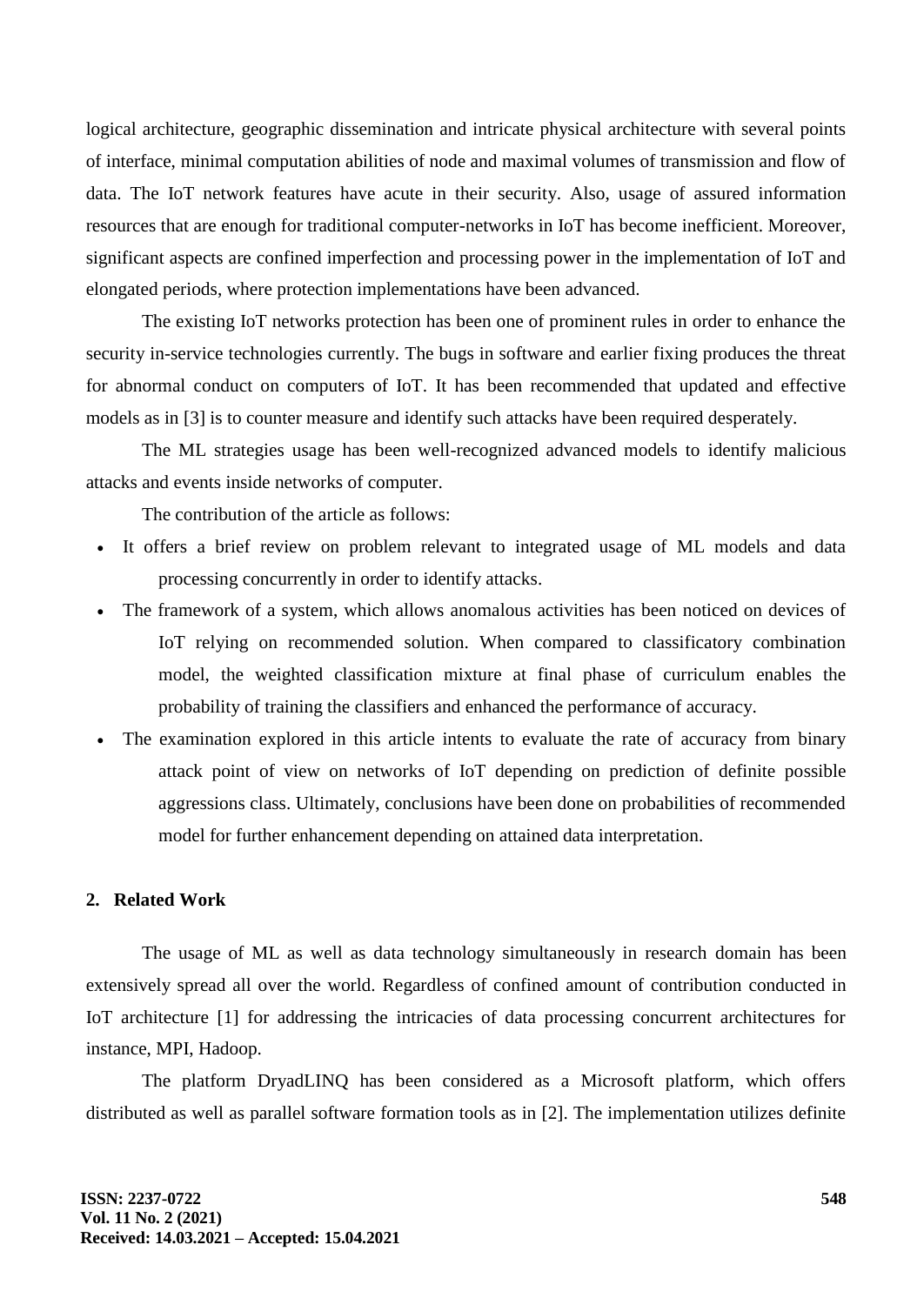expressions, which convert this specified dataset. Also, performance of program has been structured in the form of acyclic graph by vertices as borders & processes as channels.

Map minimal rule has been introduced by Hadoop. The analysis of data has been performed in 2 phases consequently. The initial phase incorporates propagation  $\&$  isolation of input-information among nodes of equipment. Next phase needs parallel aggregation and data gathering on such nodes.

Spark is a computational platform for resilient and concurrent distributed data sets (RDDs). Data RDD is grouped into blocks so that we can control them on many devices independently. One of the principal properties of the RDD is that if one computer fails, can recover the independent partitions. It provides the cluster based on Spark of fault tolerance. In comparison to Hadoop, Spark gives the ability to store memory results and slow computational methods. It helps you to gain the speed at which iterative algorithms are performed, particularly in machine learning algorithms.

Message-forwarding interface (MPI) has been other model to form parallel architectures. The basic unit of MPIs has been a message. 2 models have been utilized in messages in order to have a connection among procedures: receipt and transfer. Due to minimal parallel process levels, the maximal speed of data processing has been specified. This technique recognition while devising supercomputers has been decided extensively.

In various academic manuscripts, designing challenge parallel processing data models has been expanded and solved for distinct domains. For identifying malevolent malware in network of mobile-application, the researchers Alpcan et al has been recommending the disseminated SVM (support vector machine) implementations. For this cause, the disseminated algorithm has proposed that underlies setup of SVM for solving the binary quadratic classification issue. The scherbakov et al has suggested apache review of log web-server architecture. Also, the framework [9] of device comprises of 3 phases, incorporating business-logic, layers of data and interpretation. Yu & Kim recommends proposing CEP architecture that has been devised for control of bus traffic and combines Hadoop, earthquake &Esper. Identical device has been utilized in medical outcomes contribution.

Several techniques cross ML and data processing concurrent topics Piccolo, DistBelief, TensorFlow and MXNet have been hence organized not towards entire disseminated computing term implemented on spark & Hadoop systems, however for solving ML problems under disseminated conditions of computing. Common systems feature control and store mutual report by utilizing servers aspects. The state shared has been estimated for several machines for measuring the training approach. Also, in dataflow single diagram, the flow of tensor explains overall tasks of ML along with their aspects. Their framework changes from system to system in one or several ways in order to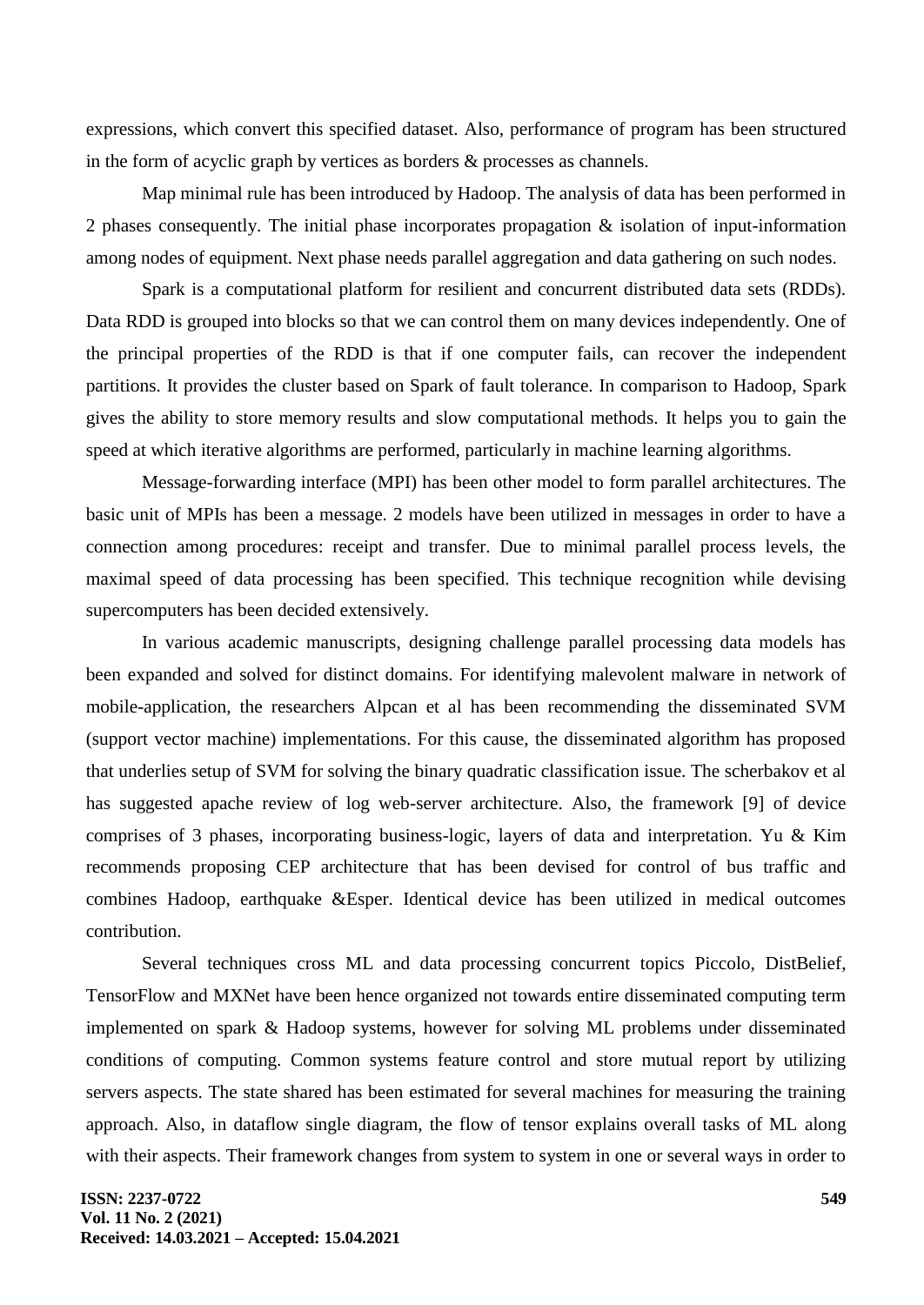enhance the performance of ML. Further, the approach handles several runs on sub diagrams overlapping. IoT implementation, recognition of malware, authentication and management access has been considered various unregulated and supervised models.

The contribution offered deep-learning models for identifying cyber-threats as in [4] [6] [5] [7]. Also, the projected model comprises of various phases:

- (1) The significant examination part has been implemented.
- (2) Neural network has been pre-trained by utilizing confined Boltzmann machine;
- (3) Training DNN (deep-neural-network)
- (4) Signal output has been produced depending on regression Softmax.

Models have been contributed systematically for developing data processing parallel architectures. Nevertheless, the ML strategies usage has been measured improperly in these implementations for assuring the IoT users security. Their distance has been eradicated by recommended solution in this manuscript.

#### **3. Methodology &Framework**

#### **Dataset Description**

In dataset, for the purpose simulation <<IoT Botnet detection attacks>>. Also, there have been records in collection of data reflecting stream of network vectors among 9 IoT devices commercially. 2 botnets formed anomalous traffic of network: BASHLITE & MIRAI.

Dataset contains documents of 7009270 isolated into classes set: attack classes range and benign traffic class. Below classes contain attack selection classes: udp\_Mirai, scan\_Mirai, junk\_BASHLITE, syn\_Mirai. It has been exhibited that, such attacks as most frequent for IoT& most conventional for verify the model for detection attack depending on big-data and computer models [8]. The display format of documents has been CSV as 115 domains have been isolated by comma for every record.

#### **Data Training**

Also, in this manuscript, model to form samples training for enhancing the attack classification accuracy has been developed. The data duplication has been omitted in primary place. The data that have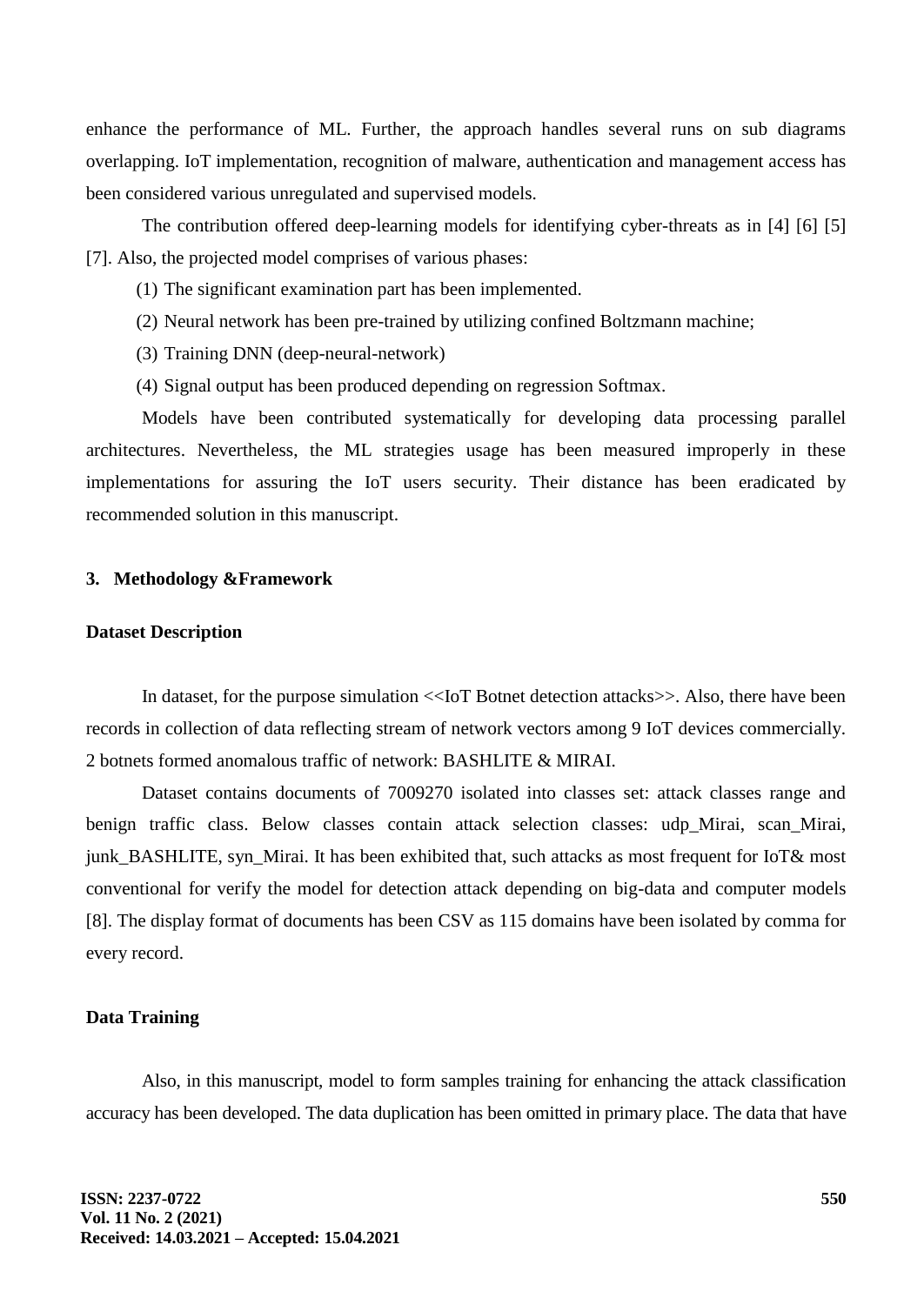related weakly have been retrieved. Moreover, correlation pears on coefficient define degree that, things have been similar.

#### **Data Loading and Sample Formation**

The records are put in 11 CSV files for each computer. Per file is equal to one of eleven grades. The Python programming language and Spark Data Frame API have been chosen to allow for efficiently storing and processing of CSV files.

The entry point of spark session has been utilized for constructing object of data-frame. The reader data frame object has been utilized for data loading from eternal preservation into data architecture. API assists you for loading data from the files through formats JDBC, PARQUET, JSON.

#### **Model Training, Testing and Evaluation**

Experiments investigated a limited number of common classificatory types: DecisionTree (DT), Random Forest, DNN, SVM & extreme ML. The MLlib library implements these models with their learning algorithms. There are a vast variety of data analytical functions obtained in this collection, using machine learning and mathematical techniques. These features are designed for distributed mode execution.

### **4. Experimental Results**

In this article, performance for several classical algorithm like Naïve-Bayes (NB), SVM and many more for identifying attacks on network utilizing datasets IDS like NSL, KDD has been measured. Nevertheless, active attacks might not be estimated utilizing classical algorithms when introduces attacker a novel attack by varying aspect. Hence, algorithms required for training for overcoming this issue. Also, in this article, researcher has been measured the DNN performance algorithm with active attack signatures & DNN detection accuracy as exhibited in fig 1. Moreover, it has been compared by other conventional algorithms.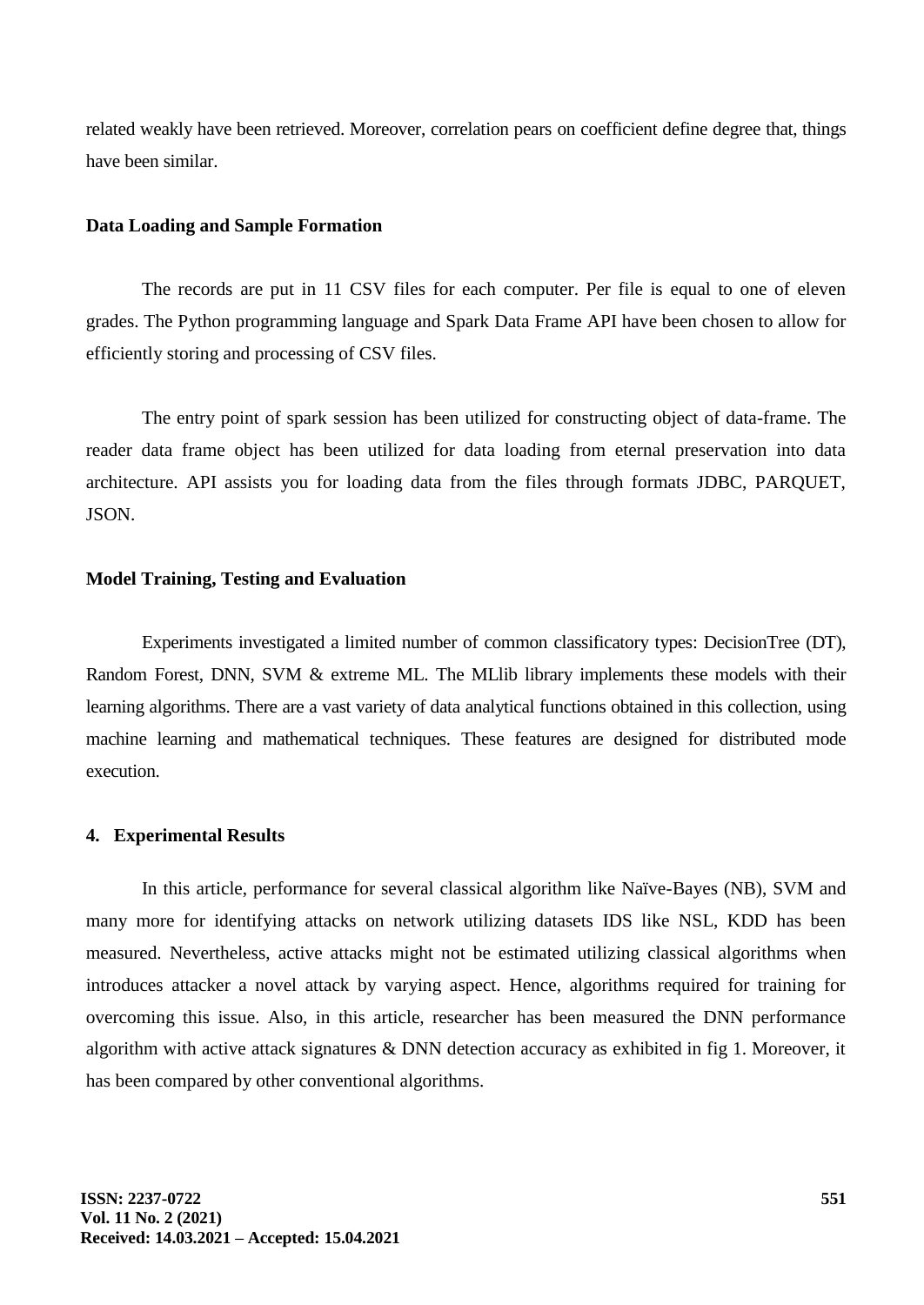

Figure 1 - DNN with other Classical Algorithms

X-axis in the graph exhibits the name of algorithm & y-axis DNN has been more accurate technique

Parallel processing schemes for effective load online estimation that considers minimal time when compared with other algorithms of classification.



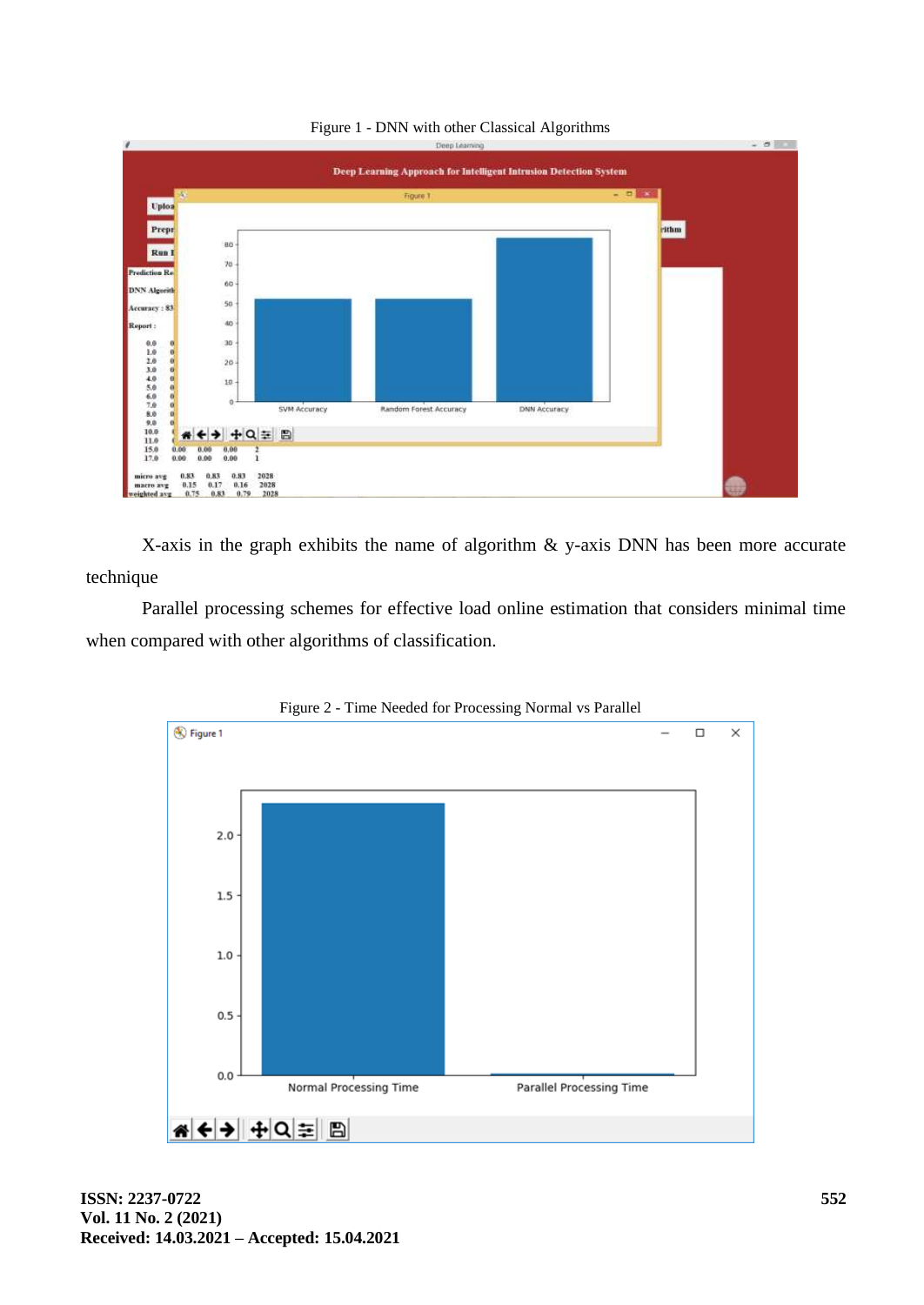In fig 2, graph exhibits that processing in parallel consumes minimal amount of time when compared to normal processing.

### **5. Conclusion**

In this manuscript, the novel model has been recommended for categorizing IoT devices attacks concentrated on analysis of data and ML. The simple classifiers layout for detection of attack in networks of IoT has been measured depending on contribution of implementation of ML strategies and data processing in parallel for computer security issues solution. It incorporates DNN, EML, RF and SVM depending on preprocessing of data; the issue statement of classification has been proposed, where basic effectiveness measurement as time ratio for research and preparation. The simulation outcomes of the projected solution are that attack speed and precision has been enhanced substantially. Sensitivity as been 100% nearly and at the time of recognition, speed enhances because of parallel threads count. The models usage for simple classifiers integration might enhance the basic classifiers accuracy as presented in this article.

### **References**

Evans, D. (2011). The internet of things: How the next evolution of the internet is changing everything. *CISCO white paper*, *1*(2011), 1-11.

Shi, Z.J., & Yun, H. (2008). Software Implementations of Elliptic Curve Cryptography. *International Journal of Network Security*, *7*(1), 141-150.

Maleh, Y., & Abdellah, E. (2016). Towards an efficient datagram transport layer security for constrained applications in Internet of Things. *International Review on Computers and Software (I. RE. CO. S.)*, *11*(7), 611- 621. https://doi.org/10.15866/irecos.v11i7.9438

Apruzzese, G., Colajanni, M., Ferretti, L., Guido, A., & Marchetti, M. (2018). On the effectiveness of machine and deep learning for cyber security. *In 10th international conference on cyber Conflict (CyCon)*, 371-390. https://doi.org/10.23919/CYCON.2018.8405026.

Nguyen, T.T., & Reddi, V.J. (2019). Deep reinforcement learning for cyber security. *arXiv preprint arXiv:1906.05799*.

Berman, D.S., Buczak, A.L., Chavis, J.S., & Corbett, C.L. (2019). A survey of deep learning methods for cyber security. *Information*, *10*(4), 122. https://doi.org/10.3390/info10040122.

Usman, M., Jan, M. A., He, X., & Chen, J. (2019). A survey on representation learning efforts in cybersecurity domain. *ACM Computing Surveys (CSUR)*, *52*(6), 1-28. https://doi.org/10.1145/3331174.